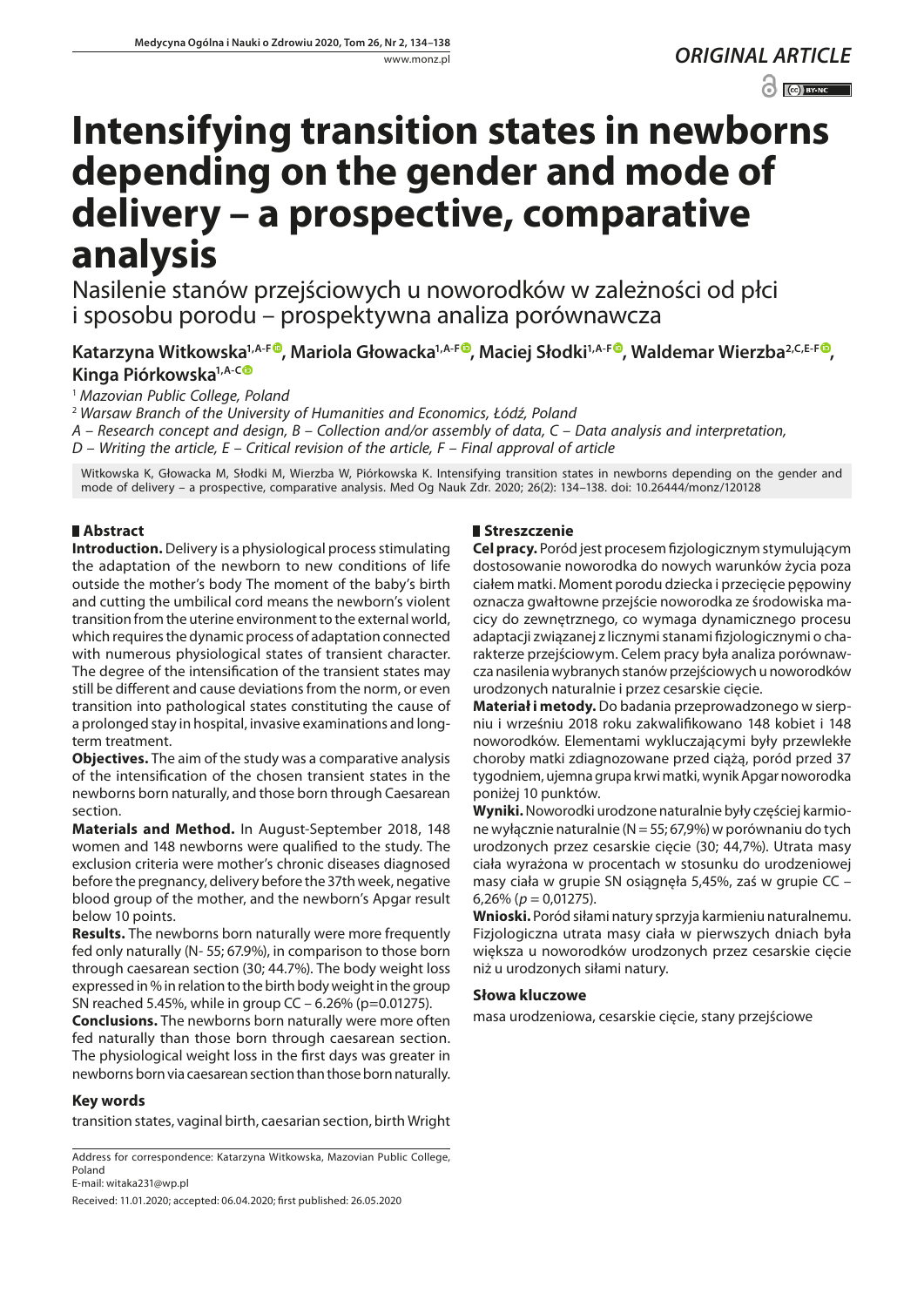Katarzyna Witkowska, Mariola Głowacka, Maciej Słodki, Waldemar Wierzba, Kinga Piórkowska. Intensifying transition states in newborns depending on the gender...

# **INTRODUCTION**

Delivery is a physiological process stimulating the adaptation of the newborn to new conditions of life outside the mother's body [1]. It may proceed in a natural mode or through caesarian section, constituting the most frequent treatment procedure conducted in women worldwide. According to the WHO, caesarean section should terminate 5–15% of deliveries. According to Polish and world statistics, the percentage of caesarean sections considerably exceeds the above assumptions, and in 2006 in the USA reached 31.1% [2], while in Poland in 2015–43% [3].

The moment of the baby's birth and cutting the umbilical cord means the newborn's violent transition from the uterine environment to the external world, which requires the dynamic process of adaptation connected with numerous physiological states of transient character. The degree of the intensification of the transient states may still be different and cause deviations from the norm, or even transition into pathological states constituting the cause of a prolonged stay in hospital, invasive examinations and long-term treatment. Hence, observation and evaluation of the transition states at every stage is necessary [4]. The leading role in this field is played by the midwife taking care of the mother and the child. Conducting continuous observation she differentiates physiological states from the pathological, and conducts adequate education oriented at the parents [5, 6]. The most frequent transient states in the newborn include: physiological jaundice, physiological body loss, transient stools, pregnancy reactions, newborn erythema, and physiological increase in body temperature [7]. In the available literature, there is no comparative research of the transient states in the newborns born naturally and those born through caesarean section

#### **OBJECTIVE**

The aim of the study was a comparative analysis of the intensification of the chosen transient states in newborns born naturally, and those born through caesarean section.

#### **MATERIALS AND METHOD**

Inducted in August – September 2018, 148 women and 148 newborns were qualified to the study. The exclusion criteria were the mother's chronic diseases diagnosed before the pregnancy, delivery before the 37th week, negative blood group of the mother, and the newborn's Apgar result below 10 points. Participation in the study was voluntary. The patients were informed about the essentials and purpose of the study and agreed to participate in that in writing.

There were 2 groups identified, depending on the mode of the baby's delivery. Group VB – vaginal birth, babies born naturally (N-81;100%) and group CS – caesarean section, newborns from caesarean sections (N-67; 100%). Physiological jaundice was measured on the 3rd day of life with a bilirubin meter which measures the bilirubin in mg/dl through the skin. The measurements were taken on the forehead and the chest. Physiological loss of the body mass was identified in % out of the daily measurements of the newborn's body weight. For the sake of standardization, the body mass loss was expressed in grams, after which the percentage of the loss vs. the birth weight

was calculated. The analysis included the highest percentage of body mass loss in the first days. Data regarding the first stool, pregnancy reactions, and newborn erythemas were collected from observation and assessment of each of the baby's measurements.. Body temperature was measured on the 3rd day through the skin on the belly – the result was expressed in °C.

The results were subjected to statistical analysis using the t-Student, U Mann-Whitney, Chi-quarter Pearson tests, and the Chi-square test with Yates improvement.

#### **RESULTS**

The demographic features of the study groups did not differ significantly statistically. The average age of the mothers was 30, via caesarian section  $-30.04$  (+/-4.90) and by natural delivery – 29.32 (+/-5.34) (Tab. 1). In both groups, predominated women who gave birth naturally. The women examined had academic education and lived in a city or in town (Tab. 1).

Intensification of physiological jaundice measured with a bilirubin meter (mg/dl) was not significantly statistically divergent from the mode of delivery ( $p=0.08164^2$ ). The average level of bilirubin in group VB reached 8.4 (5.7–10.3) mg/dl, while in group CS – 7.1 (5.7–8.9) mg/dl. (Tab. 2).

There were no statistically significant differences between the incidence of the newborn erythema depending on the mode of delivery. In group VB, erythema intensified in 12 newborns (14.8%), and in the group CS, – 11 newborns (16.4%). In the remaining babies in the adaptation period there were no analyzed skin changes. (Tab. 2).

The next transition state compared between the group of newborns delivered naturally and through caesarean section was the physiological increase in body temperature on the 3rd day of life. The average body temperature of the newborns amounted to 36.9°C and maintained between 36.8–37.0°C in both groups (Tab. 2).

Most babies had the first stool in the  $1<sup>st</sup>$  hour (group VB:  $N - 26$ ; 32.0%, and in group CS:  $N - 15$ ; 22.3%), at the 12<sup>th</sup> hour (group VB: N- 25; 30.8% and group CS: N- 39; 58.2%) and the  $2<sup>nd</sup>$  hour of life (group VB: N- 20; 24.6% and group CS: N- 10; 14.9%), (p=0,1224<sup>2</sup>) (Tab. 2).

Pregnancy reactions in the form of swollen mammary glands in the newborns were not often discovered during the transition states, and concerned 3 children in group VB (3.7%) and 8 (11.9%) in the group CS, respectively (Tab. 2).

**Table 1.** Demographic characteristics of the groups examined

|                      |            | Vaginal birth    |      | Cesarean section  |      |                       |
|----------------------|------------|------------------|------|-------------------|------|-----------------------|
| Category             |            | n                | %    | n                 | %    | р                     |
| Age                  |            | $29.32(+/-5.34)$ | ۰    | $30.04 (+/-4.90)$ | ۰    | p=0.3958 <sup>1</sup> |
| Number of deliveries |            | $2(1-2)$         |      | $2(1-2)$          |      | $p=0.4230^2$          |
| Address              | city       | 46               | 56.7 | 43                | 64.1 | $p=0.3608^3$          |
|                      | village    | 35               | 43.2 | 24                | 35.8 |                       |
| Education            | primary    | 4                | 4.9  | $\overline{2}$    | 2.9  | p=0.9095 <sup>4</sup> |
|                      | middle     | 5                | 6.1  | 3                 | 4.4  |                       |
|                      | secondary  | 28               | 34.5 | 26                | 38.8 |                       |
|                      | vocational | 6                | 7.4  | 5                 | 7.4  |                       |
|                      | higher     | 38               | 46.9 | 31                | 46.2 |                       |
| Newborn's<br>sex     | male       | 42               | 51.8 | 32                | 47.7 | $p=0.6203^{3}$        |
|                      | female     | 39               | 48.1 | 35                | 52.2 |                       |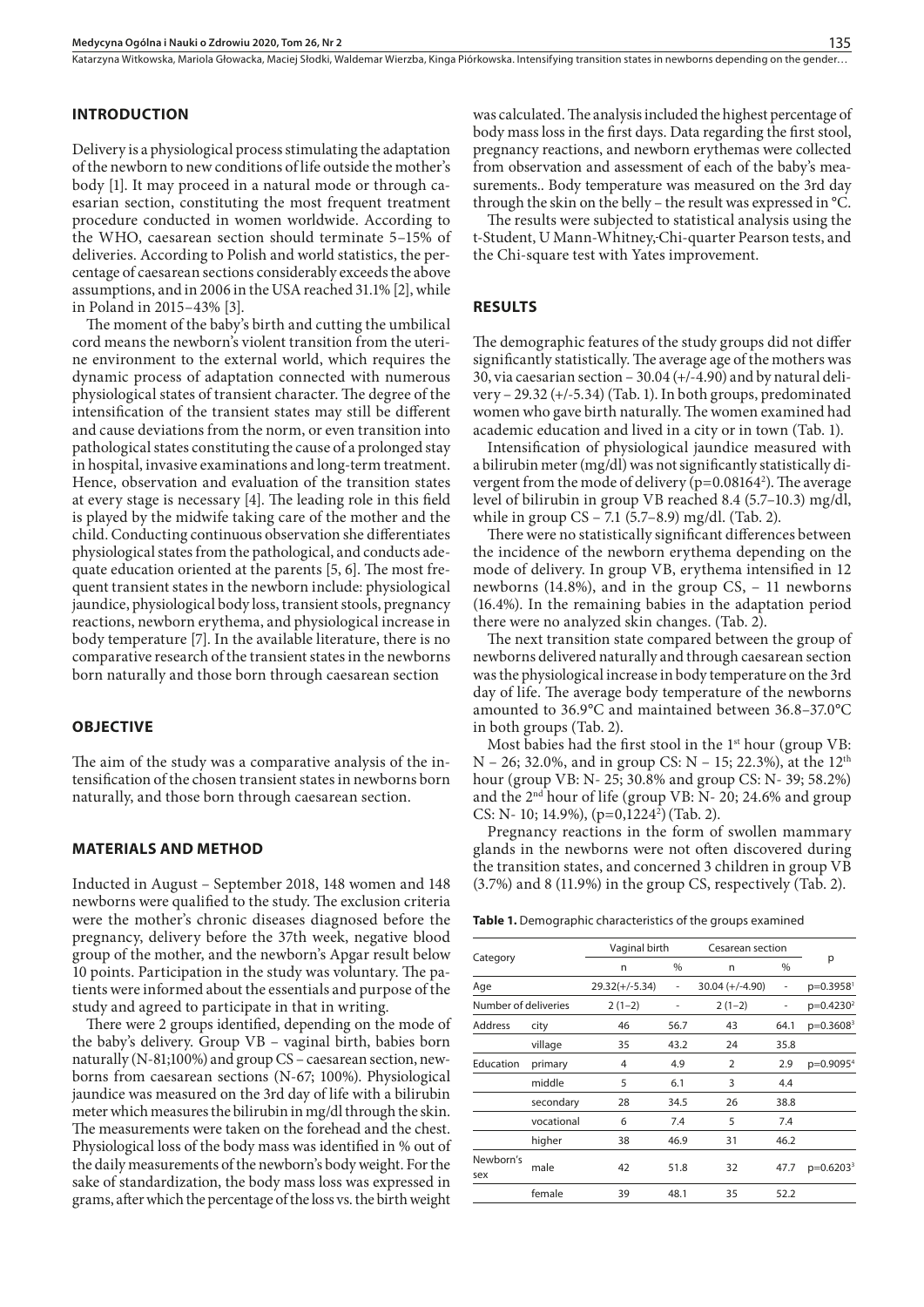Katarzyna Witkowska, Mariola Głowacka, Maciej Słodki, Waldemar Wierzba, Kinga Piórkowska. Intensifying transition states in newborns depending on the gender...

**Table 2.** Transition states in newborns depending on the mode of delivery

|                                                        |                        | Vaginal birth    |                          | Cesarean section |                          | p                        |
|--------------------------------------------------------|------------------------|------------------|--------------------------|------------------|--------------------------|--------------------------|
| <b>Transition state</b>                                |                        | n                | $\%$                     | n                | $\%$                     |                          |
| Physiological jaundice                                 |                        | 8,4 mg/dl        | $\overline{\phantom{a}}$ | 7,1 mg/dl        | $\overline{\phantom{a}}$ | p=0.03273 <sup>2</sup>   |
|                                                        | intensified            | 12               | 14.8                     | 11               | 16.4                     | p=0.7887 <sup>3</sup>    |
| Newborn erythema                                       | none                   | 69               | 85.1                     | 56               | 83.5                     |                          |
| Body temperature on the 3rd day                        |                        | 36.9 (36.8-37.0) |                          | 36.9 (36.8-37.0) |                          | $p=0.2272^2$             |
| The first stool                                        | in $1st$ h             | 26               | 32.0                     | 15               | 22.3                     | $p=0.1224^2$             |
|                                                        | after 1 h              |                  | 1.2                      | 0                | 0                        |                          |
|                                                        | after 2h               | 20               | 24.6                     | 10               | 14,9                     |                          |
|                                                        | after 12h              | 25               | 30.8                     | 39               | 58.2                     |                          |
|                                                        | after 24h              | 9                | 11.1                     | 3                | 4.4                      |                          |
| Pregnancy reactions                                    | Swollen mammary glands | 3                | 3.7                      | 8                | 11.9                     | p=0.1176 <sup>4</sup>    |
|                                                        | none                   | 78               | 96.2                     | 59               | 88.0                     |                          |
| Maximum body weight loss % in relation to birth weight |                        | ٠                | $5.45 (+/-2.00)$         | ٠                | $6.26 (+/-1.90)$         | $p=0.01275$ <sup>1</sup> |
| Method of feeding                                      |                        |                  |                          |                  |                          |                          |
| Natural                                                |                        | 55               | 67.9                     | 30               | 44.7                     | p=0.03992 <sup>4</sup>   |
| Mixed                                                  |                        | 24               | 29.6                     | 35               | 52.2                     |                          |
| Artificial                                             |                        | $\overline{2}$   | 2.4                      | 2                | 2.98                     |                          |
|                                                        |                        |                  |                          |                  |                          |                          |

The newborns born naturally were more frequently fed only naturally (N- 55; 67.9%), compared to those born through caesarean section (30; 44,7%). Mixed feeding of the children in group VB was chosen by 24 mothers (29.6%), while in group CS – 35 women (52.2%). In both groups, 2 mothers decided to feed the newborns only with an artificial mixture (Fig. 1, Tab. 2).



**Figure 1.** Baby feeding depending on the mode of delivery

Body weight loss expressed in % in relation to the birth body weight in the group VB reached 5.45%, while in group CS – 6.26%. (p=0.01275) (Fig. 2, Tab. 3).

The correlation for the continuous variables (Tab. 3) demonstrated significant statistically dependence between the level of bilirubin and the post-delivery loss of body mass (Fig. 3).

| <b>Table 3.</b> Correlation for continuous variables |  |
|------------------------------------------------------|--|
|------------------------------------------------------|--|

| Correlations                       | Correlation coefficient | P-value                 |
|------------------------------------|-------------------------|-------------------------|
| Age vs. jaundice                   | $r = -0.07082$          | $p=0.3924$ <sup>1</sup> |
| Age vs. temperature                | $r = -0.03966$          | $p=0.6323$ <sup>1</sup> |
| Age vs. % body weight loss         | $r=0.04270$             | $p=0.6064^2$            |
| Jaundice vs. temperature           | $r = -0.03273$          | $p=0.6930$ <sup>1</sup> |
| Jaundice vs. % body weight loss    | r=0.1671                | p=0.04234 <sup>1</sup>  |
| Temperature vs. % body weight loss | $r = -0.01833$          | $p=0.8250^2$            |



Figure 2. Difference in body weight loss depending on the mode of delivery



**Figure 3.** Correlation of physiological jaundice and the maximum body loss of the newborn (%)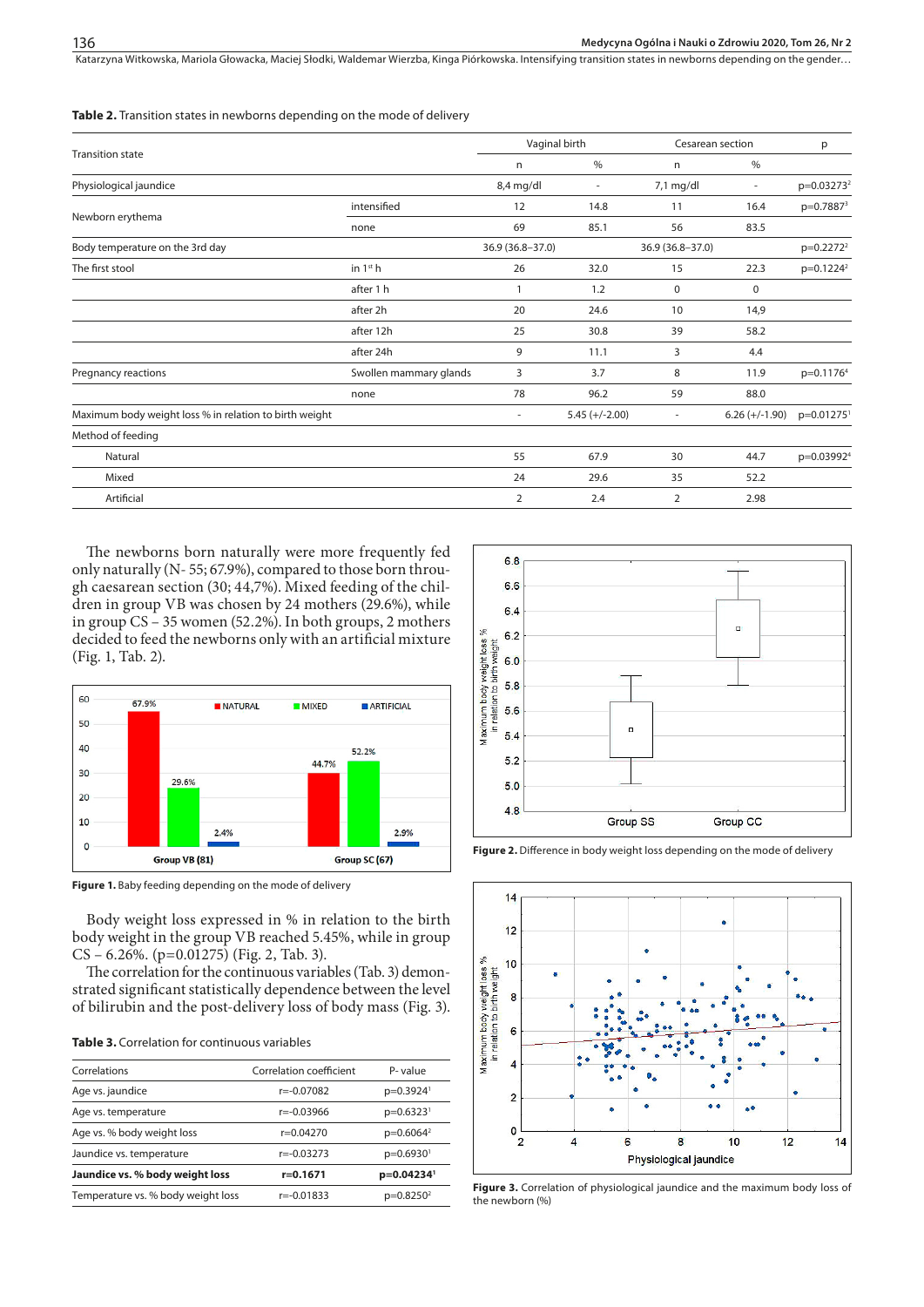In analyzing the transition states in newborns depending on their gender there were significant divergences in the result obtained. In the case of physiological jaundice in the male newborns, there was a higher level o bilirubin – 8.65 (6.5–10.2) mg/dl, compared to that of the females – 6.55 (5.40–9.20) mg/dl (Tab. 5). Newborn erythema was diagnosed in 17 girls (22.9%) and 6 boys (8.1%) (Tab. 4)

**Table 4.** Intensification of transition states depending on the newborn's sex

| <b>Transition state</b>               |                               | Male sex                |      |                         | Female sex    |                        |
|---------------------------------------|-------------------------------|-------------------------|------|-------------------------|---------------|------------------------|
|                                       |                               | n                       | $\%$ | n                       | $\frac{0}{0}$ | p                      |
| Newborn<br>erythema                   | Intensified                   | 6                       | 8.1  | 17                      | 22.9          | p=0.02328 <sup>4</sup> |
|                                       | none                          | 68                      | 91.8 | 57                      | 77.0          |                        |
| stool                                 | in 1st h                      | 18                      | 24.3 | 23                      | 31.0          | $p=0.2829^{3}$         |
|                                       | after 1st h                   | 1                       | 1.3  | $\Omega$                | 0             |                        |
|                                       | after 2h                      | 12                      | 16.2 | 18                      | 24.3          |                        |
|                                       | after 12h                     | 38                      | 51.3 | 26                      | 35.1          |                        |
|                                       | after 24h                     | 5                       | 6.7  | 7                       | 9.4           |                        |
| Pregnancy<br>reaction                 | Swollen<br>mam mary<br>glands | 6                       | 8.1  | 5                       | 6,7           | p=0.9813 <sup>4</sup>  |
|                                       | none                          | 68                      | 91.8 | 69                      | 93.2          |                        |
| Temperature on the<br>3rd day         |                               | 36.9<br>$(36.8 - 37.0)$ |      | 36.9<br>$(36.8 - 37.0)$ |               | p=0.5892 <sup>2</sup>  |
| Physiological jaundice                |                               | 8.65<br>$(6.5 - 10.2)$  |      | 6.55<br>$(5.40 - 9.20)$ |               | p=0.03273 <sup>2</sup> |
| loss % in relation to<br>birth weight | Maximum body weight           | 5.63<br>$(+/-2.02)$     |      | 6.00<br>$(+/-1.96)$     |               | p=0.2691 <sup>1</sup>  |
|                                       |                               |                         |      |                         |               |                        |

### **DISCUSSION**

The mode of delivery is continuously analyzed with respect to its impact on the health of both the mother and the baby [8, 9, 10, 11]. The current study attention was paid to the first hours and days of life of the newborns, comparing the most frequent transition states depending on the mode of delivery. The results concerning the physiological body weight loss in the newborns can be juxtaposed against studies carried out in Spain (2018) by López et al. Both proved that caesarean section was a factor determining a bigger loss of body weight in the newborns in the first days of life in relation to the birth weight [12]. The results from feeding the baby depending on the mode of delivery confirmed the findings of Józefów et al. in which natural delivery favoured the length of exclusive natural feeding, delivering the baby through caesarean section lessened the chances for full natural feeding [13]. Other authors also supported the negative influence of caesarean section on the natural feeding of the newborn [14, 15]. In theoretical reports, there were no essential statistical differences proven in the intensification of jaundice in the newborns in the first days after being born naturally and through caesarean section [10].

The observed and compared frequent aberrations in the post-delivery period and the benefits from the particular modes of delivery are not always obvious. There has been no evidence of significant statistical data in the post-delivery period of the physiological and caesarean section delivery,

although other problems were identified, e.g. those of a psychic nature which may contribute to the ever-growing number of caesarean sections [8].

The fact that the mode of delivery is not without meaning its condition and the adaptation period were proved by research published conducted in the USA within the Project NIH (National Institute of Health) in 2008, concerning 2 million deliveries of newborns in 39 hbd resulting from correctly proceeding pregnancies – 1 million caesarean sections and 1 million natural deliveries. The study showed an increase in the number of deaths of newborns, and significantly increased frequency of breathing disorders in the newborns from caesarean sections [9]. Mikulska and Simon proved that treating caesarean sections as risk factor for the incidence of delivery changes in the central nervous system with first time delivery, and as the indication for ultrasonography in the newborn. These results have inspired the continuation of studies in the respect [10].

During natural delivery, the newborns come into contact with the bacterial flora of the mother's vagina and anus. The sterile environment the newborn in the caesarian section therefore disturbs the proper colonization of its digestive system. In assessing the microbiological profile of the faeces of the babies born naturally and the caesarean section, it has been reported that in the latter case the colonization by the Bacteroides sp. did not appear before the  $2<sup>nd</sup>$  month of life, while the degree of colonization by those bacteria in the 6<sup>th</sup> month of life constituted half of that reported in babies born naturally. Besides, in the newborns delivered naturally, the colonization by the bacteria Lactobacillus i Bifidobacter was higher than in the group born through caesarean section. The deregulation (dysbiosis) of that process in the early post-delivery period may constitute the basis for the further inflammatory, resistant and allergic disorders. Similar conclusions were drawn in 2 other studies describing the factors influencing the colonization of the digestive system, and later consequences connected with it [16, 17].

There were transient states and their intensification analysed depending on the gender of the newborn. The results showed that gender may be a factor influencing the level of bilirubin in the first days after delivery. Male newborns had a higher level of bilirubin, compared to female newborns. Analysis showed that the female gender may be essential for the frequency of newborn erythema (Tab. 4). In the literature there are studies on gender which suggest that the female foetus has an advantage over the male foetus concerning general development in the post-delivery period. Male gender may be an independent factor for an unfavourable pregnancy [18]. Gender influences not only mother's mode of delivery, but also the way the newborn confronts the external world. The study shows that the gender of the newborn is a decisive factor connected with some functional changes which are influential for both mother and baby after delivery [19]. The presented research and conclusions concerning the dependence on the mode of delivery and the gender of the baby require the continuation in a more numerous groups of newborns.

#### **CONCLUSIONS**

1. The newborns born naturally were more often fed naturally than those born through caesarean section.